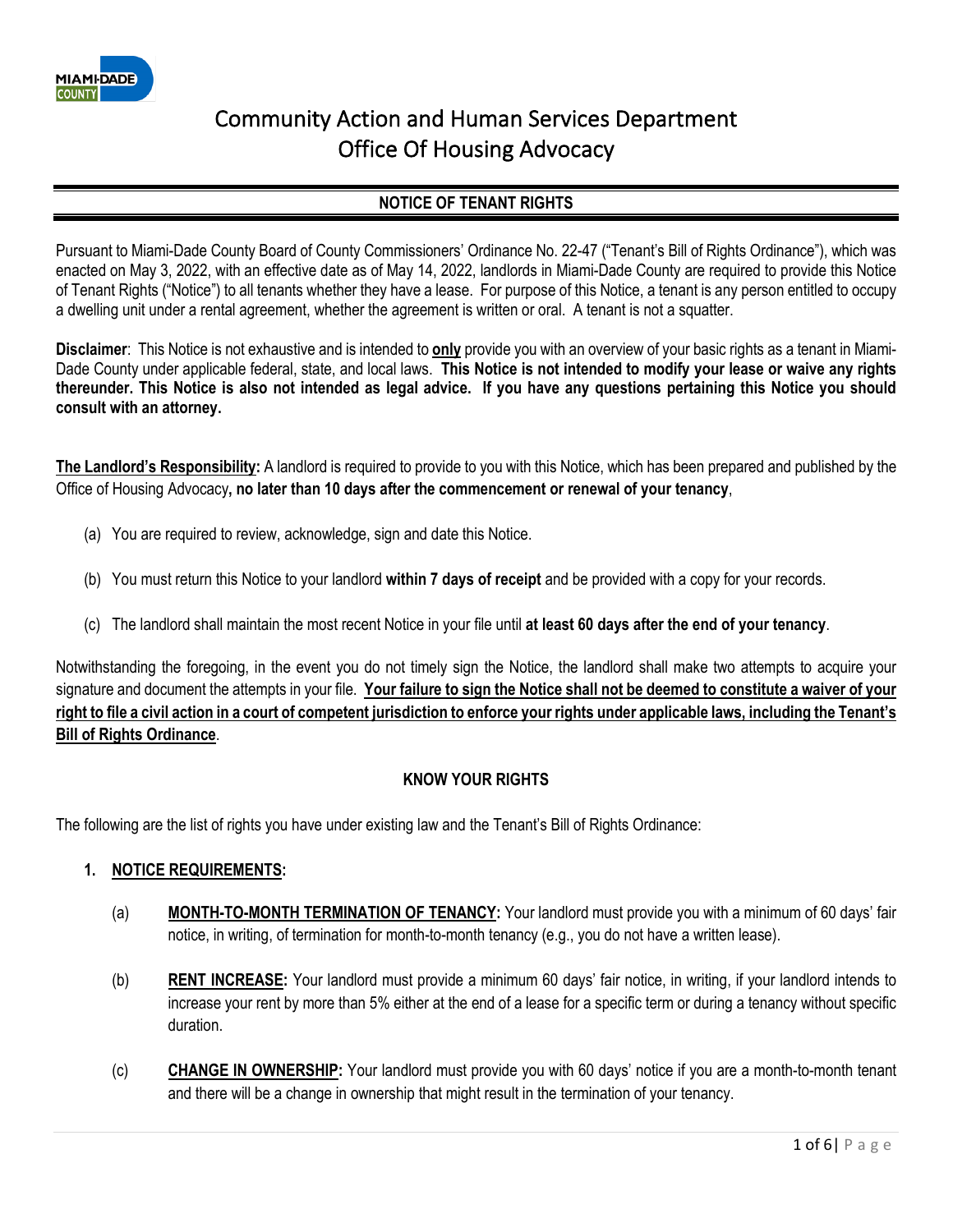

- (d) **UNSAFE STRUCTURES:** If the residential building that you live in is determined to be unsafe, your landlord must notify you **within 14 days** of having received a notice from either a government entity or condominium association that a residential building may be unsafe.
- (e) **RELOCATION ASSISTANCE:** If a Building Official (1) declares that a residential building that you are living in must be vacated and (2) determines that the actual or immediate danger presented by the condition of the building is the result of the owner's negligence, intent, or failure to act, the owner must make all necessary arrangements, within 8 hours of having received the notice to vacate, to relocate you and all displaced residents into safe, sanitary, and secure housing until the building is safe to re-occupy. Section 8-5(f)(2) of the Miami-Dade County Code of Ordinances.
- **2. REPAIRS:** You may make reasonable repairs to their unit for health and safety reasons only and deduct the cost of the repair from your rent if:
	- (a) You provide the landlord with 7 days-notice, in writing, of the need for repairs;
	- (b) Your landlord fails to make the repairs;
	- (c) You have obtained two estimates from licensed professionals;
	- (d) You have evidence of such repairs (e.g., receipts, photographs, and similar documentation); and
	- (e) You have withheld rent or any portion of your rent and provided the 7-day' notice to your landlord, who has failed to maintain your dwelling unit in compliance with Florida law.

### **YOU CANNOT WITHHOLD YOUR RENT OR MAKE REPAIRS IF THE DAMAGE TO YOUR UNIT WAS CAUSED BY YOU, A MEMBER OF YOUR FAMILY, OR ANYONE ON THE PREMISES WITH YOUR CONSENT.**

- **3. BUILDING CONDITIONS:** A unit must generally include working plumbing and heating, be free from pests and have locking doors and windows, among other requirements. Fla. Stat § 83.51. Structures in Miami-Dade County must also meet all applicable building, housing and health codes.
- **4. SECURITY DEPOSIT RETURN:** Your landlord is required to let you know if the security deposit you paid to your landlord will be placed in an interest bearing or non-interest-bearing account.You are entitled to the return of your security deposit once you vacate your dwelling unit if your landlord **does not** intend to impose a claim on it. Your landlord is required by law to return your security deposit in 15 days together with any accrued interests, if any. If the landlord **does intend** to impose a claim on the security deposit (for example because you have damaged the dwelling unit), the landlord shall have 30 days to give you written notice by certified mail to your last known mailing address of their intention to impose a claim on the deposit and the reason for imposing the claim. Fla. Stat § 83.49(3)(a).
- **5. DISCRIMINATION:** The Miami-Dade County Human Rights Ordinance prohibits your landlord from discriminating against you on the basis of your race, color, religion, ancestry, national origin, sex, pregnancy, age, disability, marital status, familial status, gender identity, gender expression, sexual orientation, actual or perceived status as a victim of domestic violence, dating violence or stalking, or source of income. You also have additional rights under the Federal and Florida Fair Housing Acts which prohibit discrimination on the basis of gender, national origin, religion, color, disability, familial status, or race.
- **6. EVICTION HISTORY:** A landlord may not inquire about or require disclosure of a prospective or current your eviction history on the initial application or an application for renewal. However, a landlord may use other means to access information about your eviction history.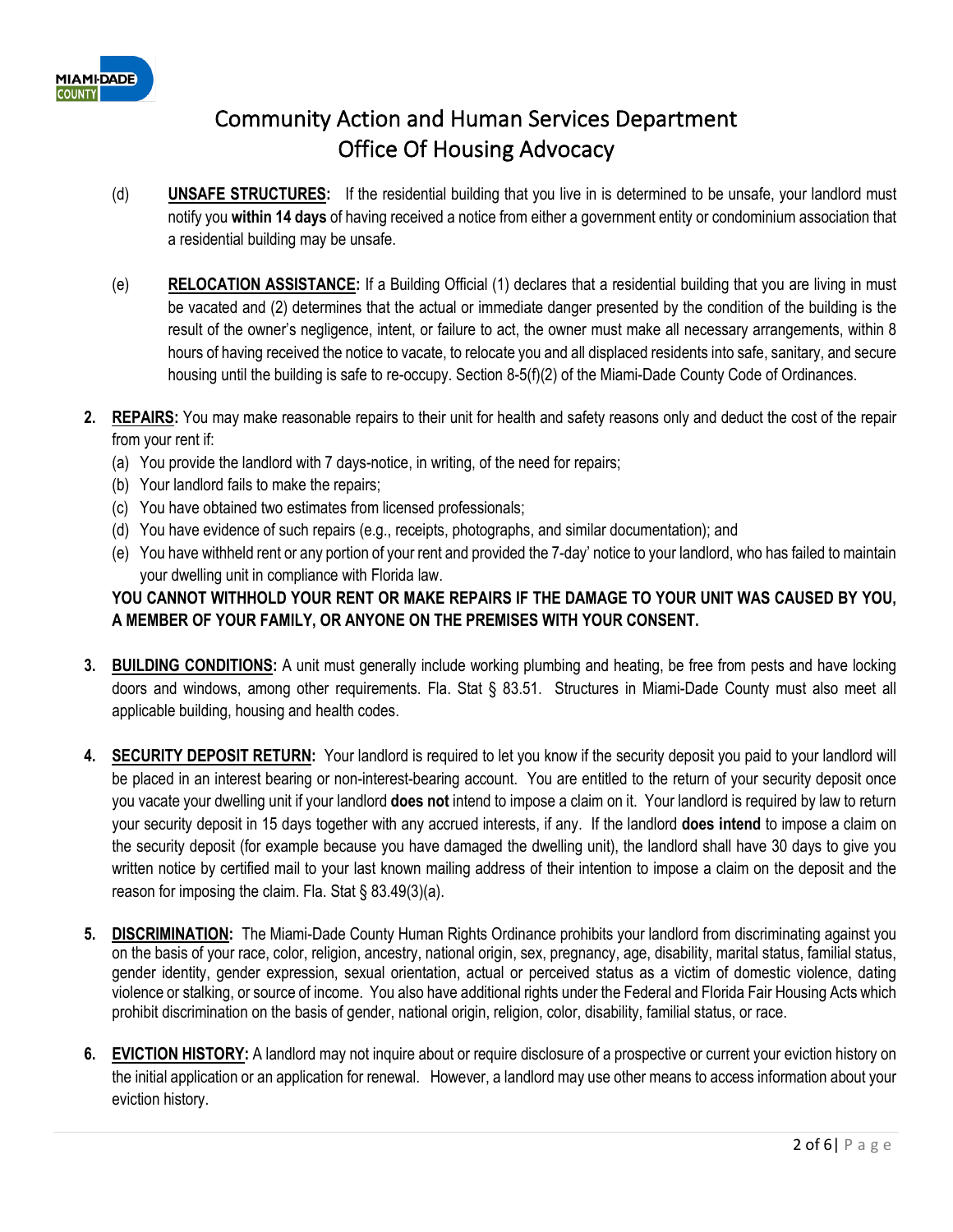

**7. PROHIBITED ACTIONS:** Your landlord cannot force you out of your dwelling unit by directly or indirectly terminating or interrupting of your utility service, including, but not limited to, water, heat, light, electricity, gas, elevator, garbage collection, or refrigeration, whether or not the utility service is under the control of, or payment is made by, the landlord. Your landlord also cannot prevent you from gaining reasonable access to your dwelling unit by any means, including, but not limited to, changing the locks or using any bootlock or similar device. Fla. Stat § 83.67.

#### **8. FREEDOM FROM RETALIATORY CONDUCT:**

- (a) If you rent a condominium unit, your landlord may not attempt to collect rent payments from you or take any adverse action against you in violation of section 83.64(1)(e), Florida Statutes and the Tenant's Bill of Rights Ordinance if:
	- i. You currently occupy a dwelling unit located in a condominium; and
	- ii. You are directed by the condominium association to make rental payments to the condominium association (after a proper written demand, section 718.116(11), Florida Statutes) until all monetary obligations of your landlord related to the dwelling unit have been paid in full to the association or the association releases you from making such payments, or you discontinue tenancy in the dwelling unit.
- (b) Your landlord may not take any adverse action against if you use of the Housing Advocacy Hotline (or any agency to which you might be referred by the Hotline).
- (c) Your landlord may not coerce, intimidate, make threats, or harass you, or anyone who helps you when you exercise any of the rights contained herein or if you exercise any other rights afforded to you by law, including those rights afforded to you under the Tenant Bill of Rights Ordinance.

#### **\*\*\*\*\*\*\*\*\*\*\*\*\*\*\*\*\*\*\*\*\*\*\*\*\*\*\*\*\*\*\*\*\*\*\*\*\*\*\*\*\*\*\*\*\*\*\*\*\*\*\*\*\*\*\*\*\*\*\*\*\*\*\*\*\*\*\***

|                           | _, confirm that I/We have received a Notice of Tenant Rights Form on: |      |
|---------------------------|-----------------------------------------------------------------------|------|
| (Insert Date)             |                                                                       |      |
| <b>Landlord Signature</b> | <b>Printed Name</b>                                                   | Date |
| <b>Tenant Signature</b>   | <b>Printed Name</b>                                                   | Date |
| <b>Tenant Signature</b>   | <b>Printed Name</b>                                                   | Date |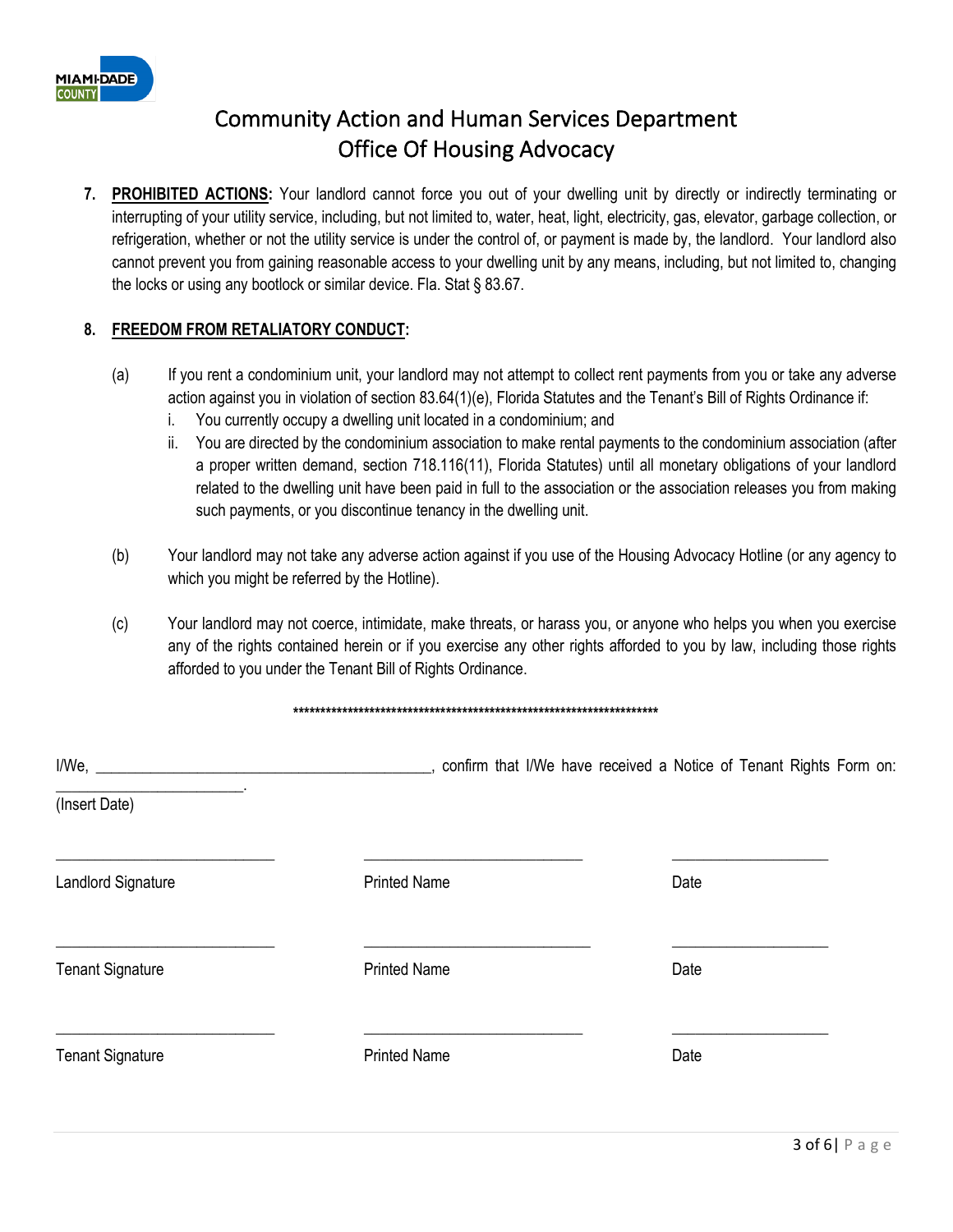

#### **About the Office of Housing Advocacy (OHA)**

OHA will be working to address issues of affordable housing and landlord and tenant rights in addition to, assisting families and individuals seeking housing related resources. Often, when residents experience housing instability, it can be difficult to navigate available resources.

OHA will act as a clearinghouse and coordinator to ensure that residents have the right tools in hand. OHA also understands that housing solutions require a collaborative effort - this is why the Office will work with County departments, community organizations, developers, and other community stakeholders to develop policies aimed at increasing the supply of housing and preventing the displacement of residents in Miami-Dade County.

This Office is now open to support all residents within Miami-Dade County. For those residents who need OHA's assistance now, please complete a Housing Advocacy Intake Form by:

- Visiting our County webpage at [www.miamidade.gov/housingadvocacy](http://www.miamidade.gov/housingadvocacy)
- Calling the Housing Advocacy Hotline at 786-469-4545
- Emailing the Office at [housingadvocacy@miamidade.gov](mailto:housingadvocacy@miamidade.gov)

It is the policy of Miami-Dade County to ensure equal opportunity without discrimination or harassment on the basis of race, color, religion, ancestry, national origin, sex, pregnancy, age, disability, marital status, familial status, gender identity, gender expression, sexual orientation, or actual or perceived status as a victim of domestic violence, dating violence or stalking, or source of income. Miami-Dade County provides equal access and equal opportunity in its programs, services and activities and does not discriminate on the basis of disability. To request materials in accessible format, a sign language interpreter, and/or any other accommodation to participate in any County meeting, please contact Charles Brown at 786- 469-4723 or Ameiyt Morales (backup) at 786-469-4609 or send an email to: charles.brownjr@miamidade.gov and ameiyt.morales@miamidade.gov. TTY users may also call 711 (Florida Relay Service).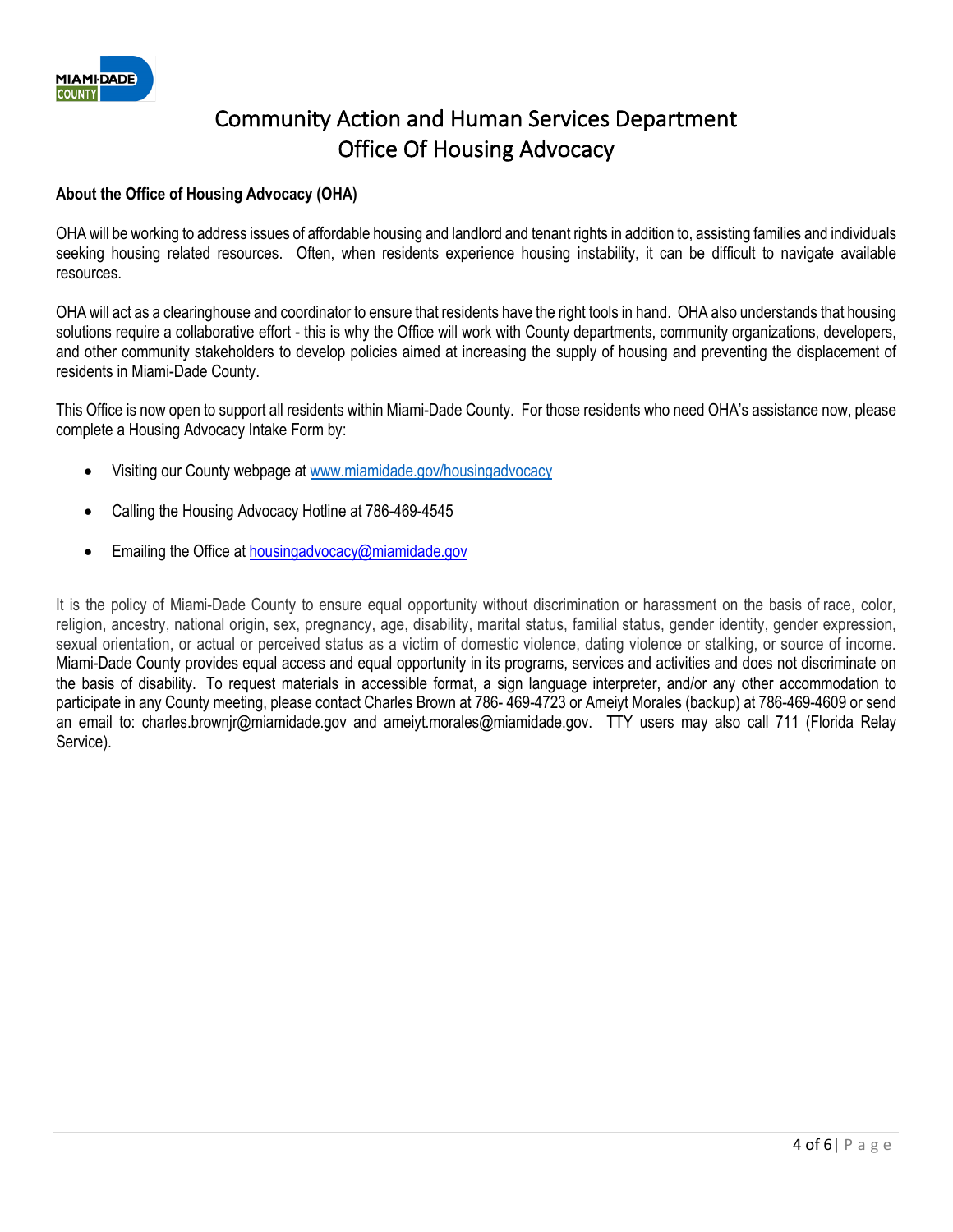

| <b>RESOURCES</b>                                                                                                                                                                                                                                                                                                                                                                                                                                                                                                                                                                                                                                                                                                                                                                                                                                                                                                                                                                                         |                                                                                                                                                                                                                                                                                                                                                                                                                                                                                                                                                                                                                                                                                                                                                                                                                                                                                                                                                                                                                                           |  |  |
|----------------------------------------------------------------------------------------------------------------------------------------------------------------------------------------------------------------------------------------------------------------------------------------------------------------------------------------------------------------------------------------------------------------------------------------------------------------------------------------------------------------------------------------------------------------------------------------------------------------------------------------------------------------------------------------------------------------------------------------------------------------------------------------------------------------------------------------------------------------------------------------------------------------------------------------------------------------------------------------------------------|-------------------------------------------------------------------------------------------------------------------------------------------------------------------------------------------------------------------------------------------------------------------------------------------------------------------------------------------------------------------------------------------------------------------------------------------------------------------------------------------------------------------------------------------------------------------------------------------------------------------------------------------------------------------------------------------------------------------------------------------------------------------------------------------------------------------------------------------------------------------------------------------------------------------------------------------------------------------------------------------------------------------------------------------|--|--|
| Rental and other assistance are available for Tenants that are homeless or facing eviction:                                                                                                                                                                                                                                                                                                                                                                                                                                                                                                                                                                                                                                                                                                                                                                                                                                                                                                              |                                                                                                                                                                                                                                                                                                                                                                                                                                                                                                                                                                                                                                                                                                                                                                                                                                                                                                                                                                                                                                           |  |  |
| <b>Community Action and Human Services Department</b><br>(CAHSD) - Housing Assistance Services<br><b>First-Month Assistance</b><br>The tenant must be homeless or evicted from a prior<br>residence. The maximum assistance offered is \$1,000.<br>The tenant must provide a lease agreement stating the<br>$\bullet$<br>terms of occupancy.<br><b>Rental Assistance</b><br>The tenant must submit the three-day notice, court eviction<br>(5-day notice) or 24-hour notice to the caseworker. The<br>maximum assistance offered is \$1,000 for rental<br>assistance.<br>Checks are paid to the landlord or management company.<br>If the maximum payment does not satisfy the payment<br>requirements of the landlord, the tenant must pay the<br>balance and security deposit (payment receipt required).<br>The tenant can only receive one type of assistance per<br>year. Visit one of twelve Community Resource Centers<br>to apply or visit:<br>www.miamidade.gov/global/socialservices/home.page | Miami-Dade County (MDC) Emergency Rental Assistance<br>Program 2.4 (ERAP 2.4)<br>The Emergency Rental Assistance Program ("ERAP") 2.4 provides<br>rental payment assistance for up to 18 months, if you meet certain<br>income qualifications and are experiencing financial hardship during or<br>as a result of the COVID-19 pandemic. In addition, ERAP 2.4, will now<br>accept applications from MDC residents that are unable to pay an<br>increase in rent. ERAP can help pay the difference between your<br>current rent and the new rent for a period of 3 future months.<br>For more information, to learn the eligibility criteria, or if you have any<br>questions, you can send an email to ERAP@miamidade.gov or by<br>calling 305-723-1815. Landlords are encouraged to contact the<br>program at LandlordsERAP@miamidade.gov or call 786-688-2440 to<br>who<br>behind<br>their<br>refer<br>tenants<br>are<br>in<br>rent.<br>Visit<br>https://www.miamidade.gov/global/housing/emergency-rental-<br>assistance-program.page |  |  |
| <b>Miami-Dade County Homeless Trust</b><br>If you or someone you care about is homeless in Miami-Dade<br>County, call the Homeless Helpline at 1-877-994-4357, select<br>your language of choice and press #1 for more information.<br>Outreach team members will assess the situation and discuss<br>possible next steps. Information on homeless prevention<br>be<br>assistance<br>also<br>obtained<br>visiting<br>can<br>by<br>https://www.homelesstrust.org/homeless-trust/homeless-<br>about/home.page                                                                                                                                                                                                                                                                                                                                                                                                                                                                                              | <b>City of Miami Emergency Rental Assistance (ERA)</b><br>The City of Miami ERA program 2021 is aimed at stabilizing rental<br>households by helping income-eligible renters within City of Miami<br>limits who are past due in rent (arrears) and/or have suffered financial<br>hardship caused by the COVID-19 pandemic. For more information<br>and to check eligibility criteria, City of Miami residents can dial the Call<br>Center at 305-330-1508. Visit https://www.miamigov.com/Housing-<br>Assistance-Recovery/Housing-Assistance/ERA-Program.                                                                                                                                                                                                                                                                                                                                                                                                                                                                                 |  |  |